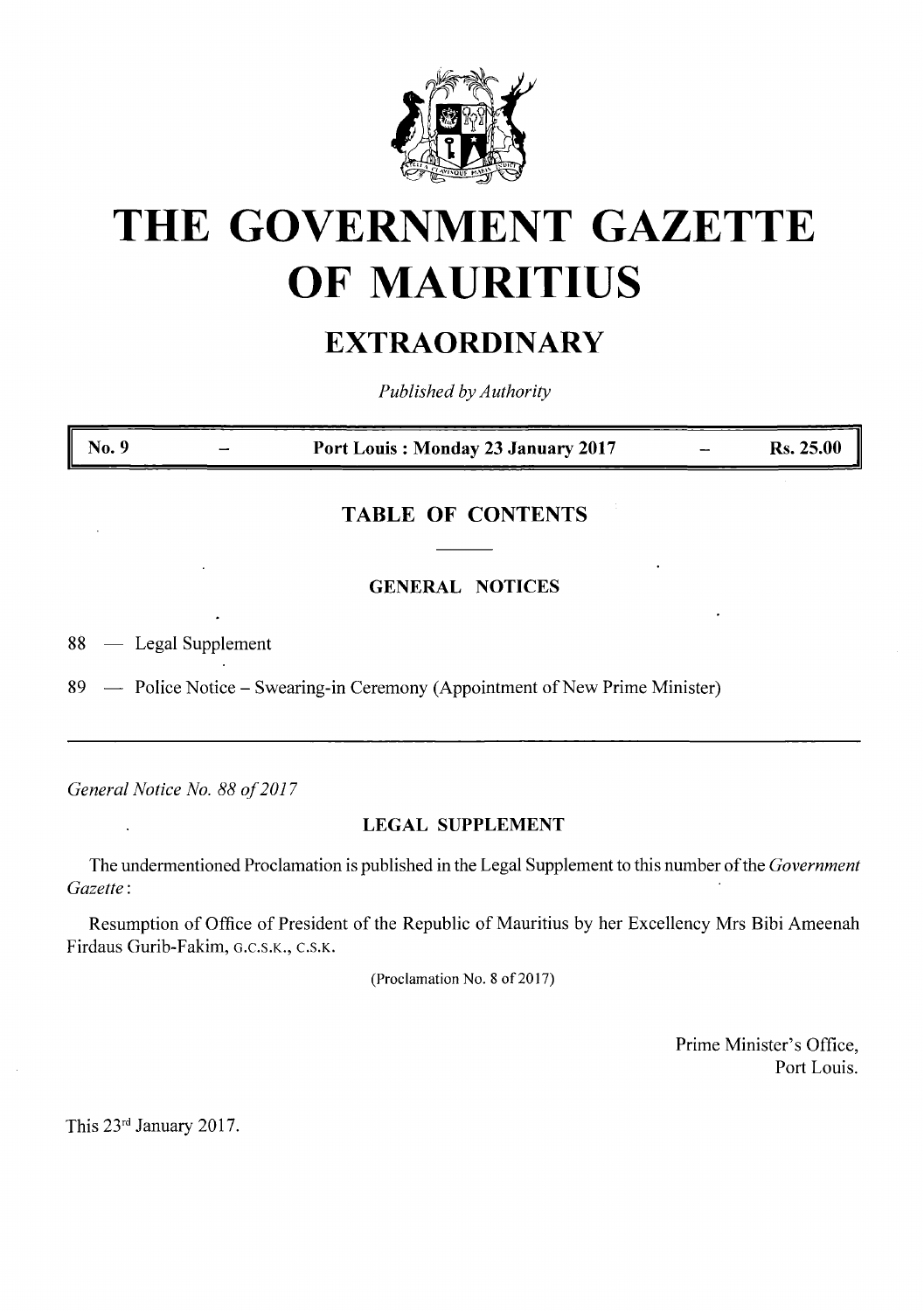#### *General Notice No. 89 of2017*

#### **POLICE NOTICE**

#### **SWEARING-IN CEREMONY**

#### **(APPOINTMENT OF NEW PRIME MINISTER)**

By virtue of authority conferred upon me by Section 25(3) of the Police Act and Section 181 of the Road Traffic Act, unless otherwise decided by Police, traffic arrangements as hereunder will be made in **Port-Louis on Monday 23 January 2017** in connection with above.

#### **2. Road Closure as from 1200 hrs to 1900 hrs on Monday 23.01.2017**

The following roads will be closed to normal vehicular traffic:

- (a) The Northbound Motorway as from its junction MC Donald and Ferguson Avenue;
- (b) The Southbound Motorway as from MPCB to itsjunction with Ferguson Avenue;
- (c) Sir William Newton Street as from its junction at Farquhar Street to that of Remy Ollier except VIP;
- (d) Ferguson Street as from its junction with Motorway to that of Royal Street, except for VIP Cars;
- (e) Poudrière Street from its junction at Chaussée Street to that of Mallefille Street;
- (f) Duke of Edinburgh Avenue as from its junction with Farquhar Street to that of Royal Street; and
- (g) Intendance Street as from its junction with Mallefille Street to that of Chaussée Street. Normal Route Buses to Immigration Square Bus Stand will be diverted at c/o Jules Koenig/SSR.
- (h) Queen Street will be closed from junction with Bourdon Street to Place D'Armes

#### **3. No Parking Area as from 0500 hrs on Monday 23.01.2017**

As from 0500 hrs to 1900 hrs the following streets will be NO PARKING ZONES:

- (a) Farquhar Street from Duke of Edinburgh to its junction with Sir William Newton Street;
- (b) Sir William Newton Street from its junction with the Motorway to that of Remy Ollier Street;
- (c) Royal Street from itsjunction with Queen Elizabeth II Avenue to that of La Corderie Street;
- (f) Chaussee Street from itsjunction with Intendance Street to C/Antelme Street;
- (g) Duke of Edinburgh Ave from Royal Street to that of Farquhar Street;
- (h) Queen Elizabeth from Chaussée to that of John Kennedy Street;
- (i) Intendance from Mallefille to that of Chaussée Street except VIP cars;
- (i) John Kennedy Street from Ferrière to that of Queen Elizabeth Ave;
- (k) Dr. Ferrière Street upper part except emergency vehicle i.e Police, Ambulance & Fire Brigade; and
- (1) Poudrière Street from Chaussée Street to that of Mallefille Street.

#### **4. Transfer of Taxi Stand (as from 0500 hrs to 1900 hrs) on Monday 23.01.2017**

The Taxi Stand of Place D'Armes will be transferred to Farquhar Street.